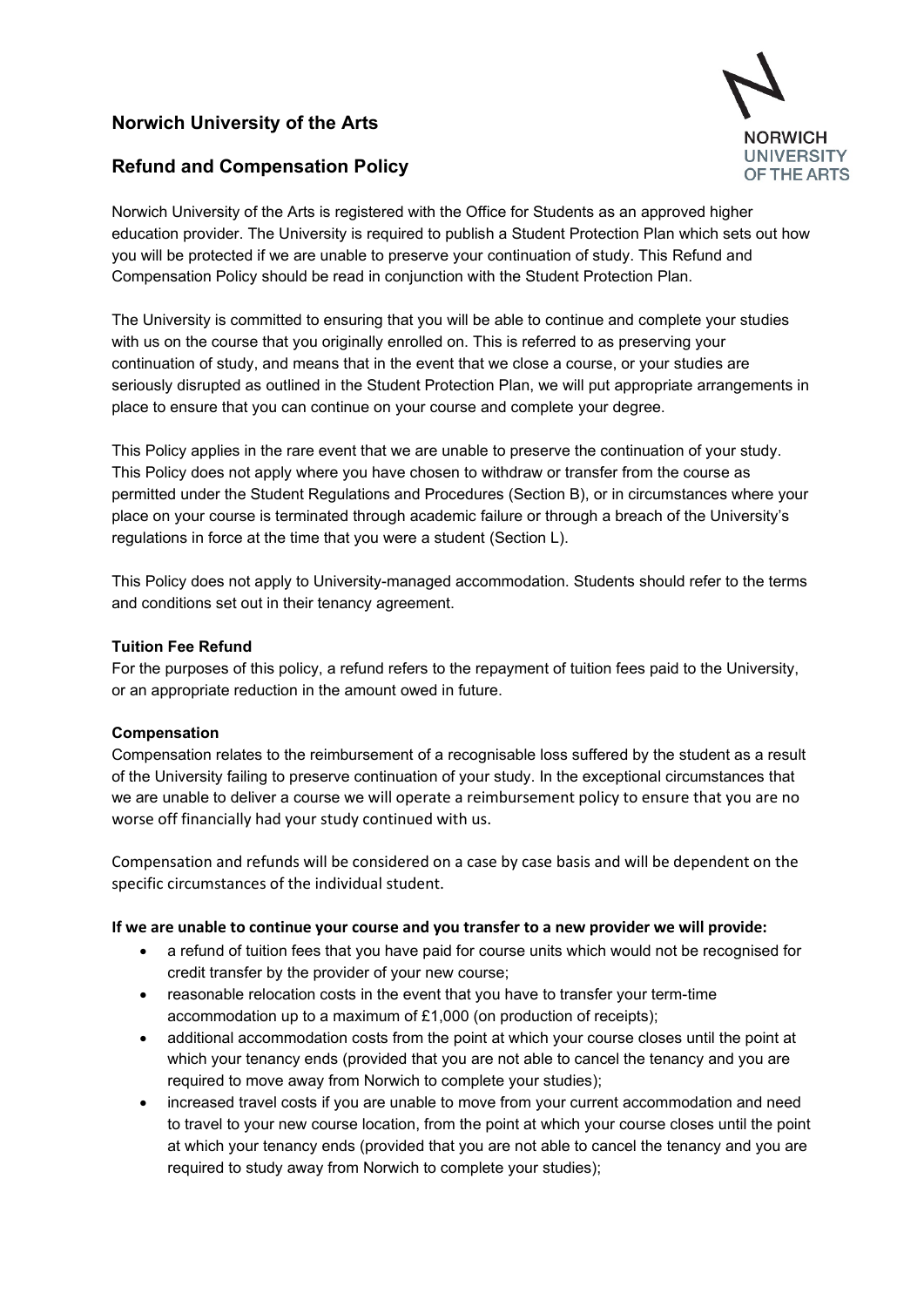**If we are unable to continue your course and we are unable to find you an alternative provider we will provide:** 

- a refund of tuition fees you have paid to us since the start of the course.
- reimbursement of the cost of your student accommodation in Norwich from the point at which the course closes until the point at which your tenancy ends.

#### **If we are unable to deliver a significant component of your course we will provide:**

• a refund of a proportion of your tuition fees commensurate with the component that has not been delivered.

#### **Payment of refunds or reimbursements**

Tuition fees will be reimbursed to the person, sponsor, or organisation who originally paid the fees. In the case of tuition fees paid by the Student Loans Company, the University will amend the tuition fees claimed so that the amount of tuition fee loan can be adjusted accordingly.

Reimbursement of additional costs paid as compensation will be paid directly to the student.

Where a refund or reimbursement has been agreed, payment will be made within 14 days from the date of the agreement.

#### **How claims are assessed**

Consideration of cases in which you would be eligible for reimbursement will be dealt with by the Academic Registrar. Students who are affected by circumstances which lead to a failure to preserve the continuation of their study will be contacted in writing and given information on how to make a claim.

If you are not satisfied with the outcome of such consideration by the Academic Registrar, then you will be able to follow the University's Complaints Procedure which is published in the Student Regulations and Procedures (Section K).